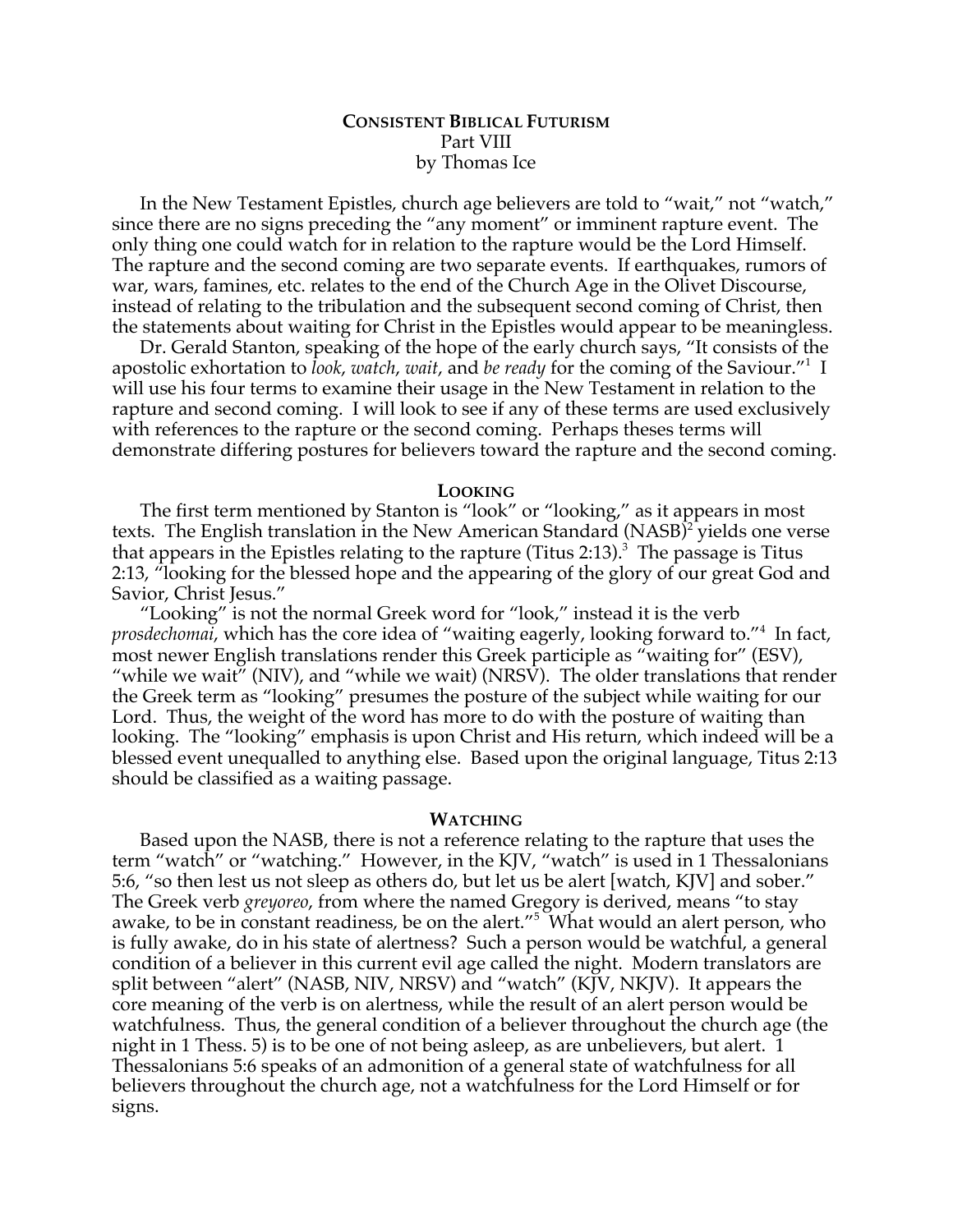However, watching (NASB "alert") is a term that is commonly used within the contexts of second coming passages. The same Greek word is used in these second coming passages as Paul used in 1 Thessalonians 5:6, but the object has changed.

"Therefore be on the *alert*, for you do not know which day your Lord is coming. But be sure of this, that if the head of the house had known at what time of the night the thief was coming, he would have been on the *alert* and would not have allowed his house to be broken into" (Matt. 24:42–43). "Be on the *alert* then, for you do not know the day nor the hour" (Matt. 25:13). "Take heed, keep on the *alert*; for you do not know when the appointed time is. It is like a man, away on a journey, who upon leaving his house and putting his slaves in charge, assigning to each one his task, also commanded the doorkeeper to stay on the *alert*. Therefore, be on the *alert*—for you do not know when the master of the house is coming, whether in the evening, at midnight, at cockcrowing, or in the morning" (Mark 13:33–35). "And what I say to you I say to all, 'Be on the *alert'*" (Mark 13:37)! "But keep on the *alert* at all times, praying in order that you may have strength to escape all these things that are about to take place, and to stand before the Son of Man" (Luke 21:36).

The context demands that these watching passages relate immediately to events occurring in the tribulation. Thus, these tribulation events are leading up to the second coming of Christ, not the rapture.

#### **WAITING**

"Wait" and "waiting" is the major term used in conjunction with the rapture as the posture a church age believer should assume in relation to the Lord's return at the rapture. The NASB translated the Greek verb *apekdechomai* as "await eagerly." A sharp observer will notice that *apekdechomai* and *prosdechomai*, used in Titus 2:13 have the same root (*dechomai*) in these compound verbs. The Greek verb *dechomai* means, "to be receptive of someone, receive, welcome."<sup>6</sup> However, *apekdechomai* has two prepositional prefixes *apo* and *ek*. While *apo* means "separation from" something and *ek* means "out of" something, the general purpose for a prepositional prefix is to intensify the root word. In this case *apekdechomai* has come to mean "await eagerly" or simply "to wait with expectation."7 "The noun *apokaradokia* appears only in Christian writers, though the verb occasionally appears earlier."<sup>8</sup> Thus, both the verb and the noun appear to be special words used almost exclusively in the New Testament in relation to one waiting with eagerness Christ's return, usually with the rapture in view.

Rapture references using both the verb and the noun include the following: "And not only this, but also we ourselves, having the first fruits of the Spirit, even we ourselves groan within ourselves, *waiting* eagerly for our adoption as sons, the redemption of our body" (Rom. 8:23). "But if we hope for what we do not see, with perseverance we *wait eagerly* for it" (Rom. 8:25). "So that you are not lacking in any gift, *awaiting eagerly* the revelation of our Lord Jesus Christ" (1 Cor. 1:7). "Therefore do not go on passing judgment before the time, but *wait* until the Lord comes who will both bring to light the things hidden in the darkness and disclose the motives of men's hearts; and then each man's praise will come to him from God" (1 Cor. 4:5). "For our citizenship is in heaven, from which also we *eagerly wait* for a Savior, the Lord Jesus Christ" (Phil. 3:20). "And to *wait* for His Son from heaven, whom He raised from the dead, that is Jesus, who delivers us from the wrath to come" (1 Thess. 1:10). "Keep yourselves in the love of God, *waiting anxiously* for the mercy of our Lord Jesus Christ to eternal life" (Jude 21).